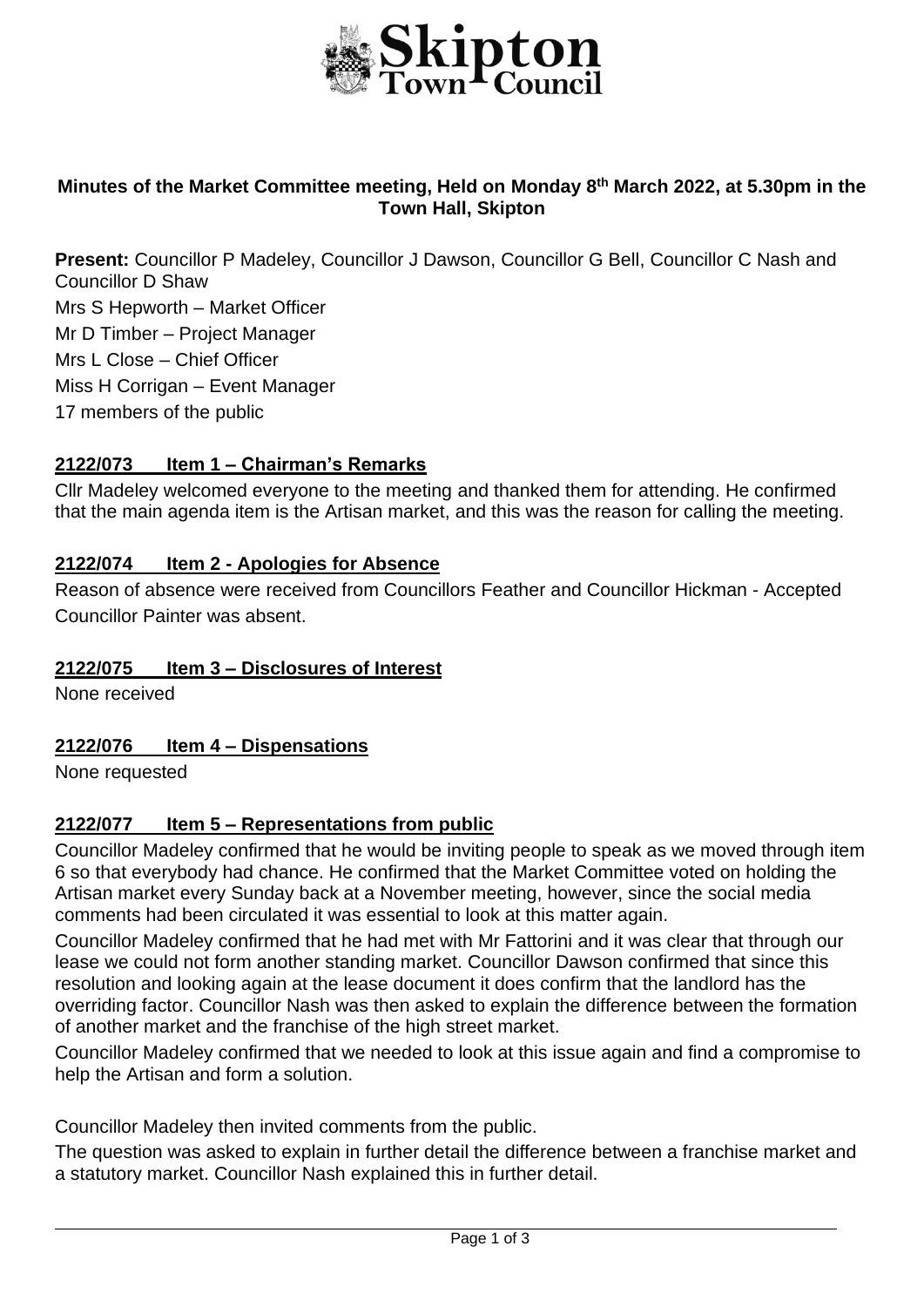# **SKIPTON TOWN COUNCIL 7 th March 2022 17:30pm**

Councillor Dawson spoke regarding the lease agreement in further detail and gave information regarding the clauses involved.

It was stated that the benefits of holding the market every week should be given as evidence rather than just trying to measure on popular demand.

A trader spoke of a petition that she had collected from physical signatures and online. She confirmed she had collated nearly 1000 signatures to reinstate the 4 Sunday trading.

A member of the public asked of we could clarify if the market is given permission to hold every Sunday and another member of the public stated that if the market was held every Sunday, then it becomes a habit and people attend every time it is held.

A member of the public confirmed that the Artisan market fitted in with the HAZ project and remit. A member of the public confirmed that she had previously worked with Mr Fattorini and he cared very deeply for Skipton.

## **2122/078 Item 6 – Artisan Market**

Councillor Madeley asked the organisers to confirm the number of Markets that have been held. It was confirmed there had been 2 a month since July 2018, although the Council had not sought any preapproval for this.

Councillor Dawson advised that he was very happy to previously approve the extra days and he is a supporter of the Artisan market, however, the lease is very clear, and the Town Council should follow this.

Councillor Shaw read out clause 6 of the lease and confirmed he agreed with Councillor Dawson.

Dan Timbers, the market project manager, gave an update of the meeting that was held and confirmed that Mr Fattorini wanted to leave the Town Council to run the franchise but that the options for every Sunday was not available.

Councillor Madeley discussed the High Street market and the reinvestment that is needed including frontages and setts. He asked if members wanted to go back to Mr Fattorni to ask again or did, they have any further suggestions. Previous options were discussed again, and the Chair asked members for ideas.

Councillor Dawson advised that we must seek the consent of the landlord if we wish to hold any further market days as this will break the terms of the lease.

Councillor Madeley confirmed we could not change the lease.

Councillor Nash asked at what point did we form an alternative market which may be the issue. Once a market becomes a weekly market then does it become an established market, which is an issue.

Councillor Dawson proposed to remove the following motion on the agenda.

*To update the Committee of developments, history and outcome of recent discussions regarding the Artisan Market held in the Canal basin and to resolve to allow the organisers the option of holding a maximum of 4 extra days throughout the year.* 

Councillor Shaw seconded this, and it was unanimously agreed.

Councillor Madeley confirmed that he would speak again to Mr Fattorni to ascertain which of the following options the Council could agree with the Artisan market.

\_\_\_\_\_\_\_\_\_\_\_\_\_\_\_\_\_\_\_\_\_\_\_\_\_\_\_\_\_\_\_\_\_\_\_\_\_\_\_\_\_\_\_\_\_\_\_\_\_\_\_\_\_\_\_\_\_\_\_\_ \_\_\_\_\_\_\_\_\_\_